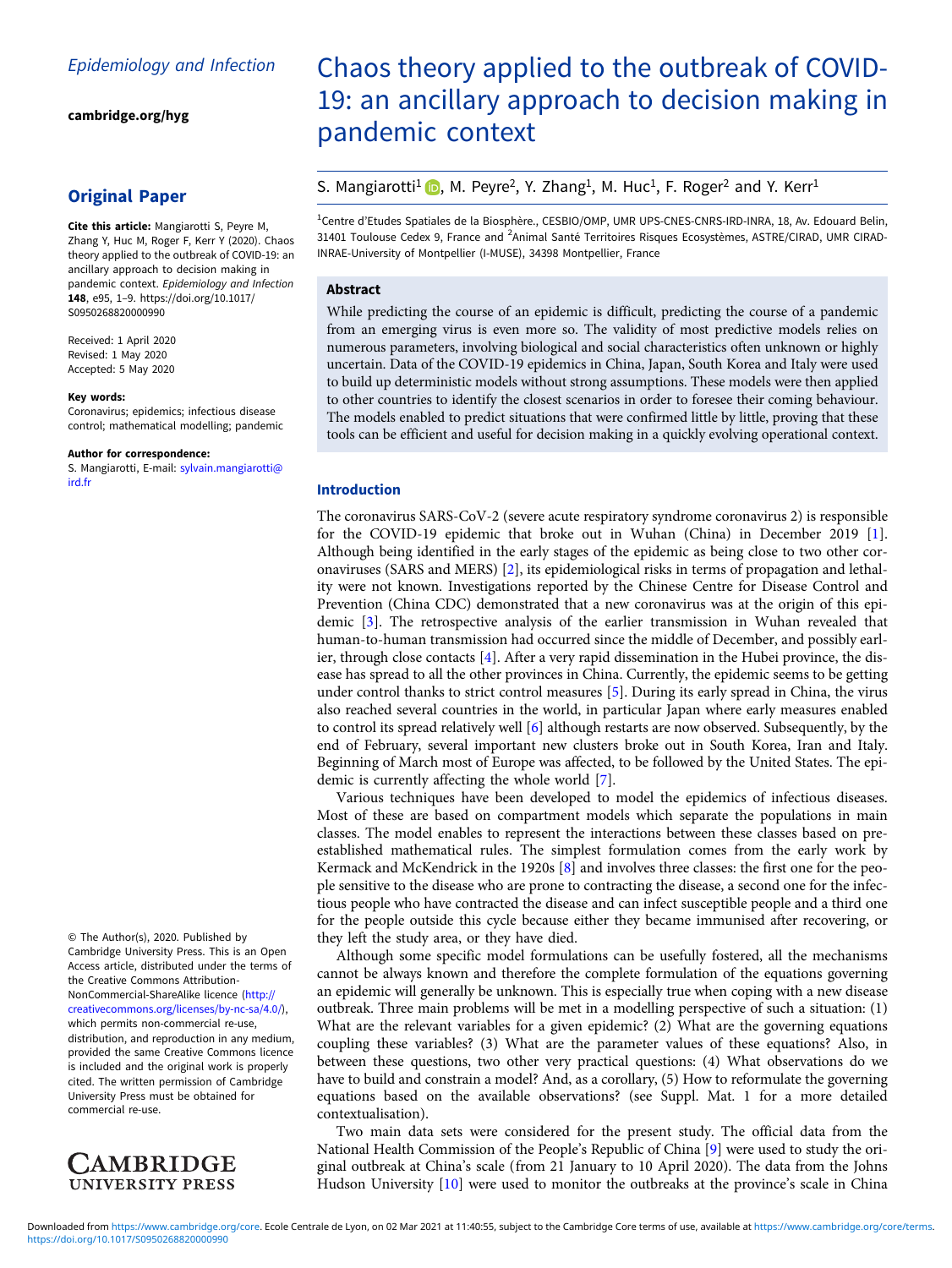(3)

<span id="page-1-0"></span>and at the country's scale for other countries. Their description and pre-processing are given with further details in Suppl. Mat. 3 (Fig. S1). The time series from three original variables were considered: (1) the daily cumulated number  $C_{\Sigma}$  (t) of confirmed cases, (2) the daily number  $s(t)$  of severe cases currently under intensive care and (3) the daily cumulated number  $D_{\Sigma}$  (t) of deaths; from which the derivatives (required for the modelling approach are used in the present study) were deduced, corresponding to the daily number of new cases  $C_1(t)$ , the daily additional severe cases  $s_1$  (t) and daily number of new deaths  $D_1$  (t) (see Eq. 1).

Based on the chaos theory [[11\]](#page-8-0), the global modelling technique [[12](#page-8-0)–[15](#page-8-0)] offers an interesting alternative with respect to other approaches. It is well adapted to the modelling and study of unstable dynamical behaviours: it enables to detect and extract the deterministic component underlying the dynamical behaviour; and, as a consequence, it can be a powerful approach to analyse dynamics which are highly sensitive to the earlier conditions and to detect chaos (see Suppl. Mat. 2). Another interesting aspect of this technique comes from the potential it offers to work even if

based on three observed variables. The aim of this structure is to retrieve the couplings between  $C_1$  the number of daily new cases,  $s<sub>1</sub>$  the number of daily additional severe cases (positive or negative) and  $D_1$  the number of daily deaths and (2) the canonical form

$$
\begin{cases}\n\dot{C}_{\Sigma} = C_1 \\
\dot{C}_1 = C_2 \\
\dot{C}_2 = P(C_{\Sigma}, C_1, C_2)\n\end{cases}
$$
\n(2)

based on a single observed variable – here  $C_{\Sigma}$  the cumulative number of new cases since the beginning of the epidemic – and its successive derivatives  $C_1$  and  $C_2$ . The aim of this second structure is to analyse and compare the dynamical behaviours. This latter formulation was also applied to the cumulative number of deaths  $D_{\Sigma}$  with its derivatives  $D_1$  and  $D_2$ .

Considering the set of variables  $(C_1, s_1, D_1)$ , a model of chaotic behaviour was obtained on 5 February for the 21 January to 4 February 2020 period [[23\]](#page-8-0). Its time evolution is shown in [Figure 1.](#page-2-0) This model  $M_1$ 

$$
\begin{cases}\n\dot{C}_1 = -0.10530723D_1^2 + 2.343 \times 10^{-5}C_1^2 + 0.15204s_1(D_1 - 0.01451520C_1) \\
\dot{s}_1 = -0.20517824C_1 + 0.44040714s_1 + 0.16060376D_1^2 \\
\dot{D}_1 = -0.00011493C_1D_1 - 1.215 \times 10^{-5}C_1s_1 + 0.2844499D_1 + 2.38 \times 10^{-6}C_1^2\n\end{cases}
$$

important variables are missing, which is generally the case in epidemiology. Finally, it has proven to be a powerful tool to detect couplings between observed variables, and even, when all the dynamical variables are observed, to retrieve the original algebraic formulation of the governing equations in a compact and potentially interpretable form [\[16](#page-8-0)].

A great number of works have been based on chaos theory to study epidemiological behaviours [\[17](#page-8-0)–[19](#page-8-0)] but a global modelling approach per se has rarely been applied to biological systems. The first replicable application was in ecology [[20\]](#page-8-0). In epidemiology, it enabled to obtain an interpretable model for the epidemic of Bombay bubonic plague (1896–1911) by extracting the couplings between the human epidemic and the epizootics of two species of rats. Although obtained from observational time series without strong a priori model structure, it was found possible in the latter case to give an interpretation to all the model's terms [[21](#page-8-0)]. A model was also obtained for the West Africa epidemic of Ebola Virus Disease (2013–2016) coupling the two observed variables made available with a regular sampling: the cumulated numbers of infected cases and deaths [[22\]](#page-8-0). In the present study, this modelling approach is used to model the current COVID-19 epidemic in Asia (China, Japan, South Korea) and Italy and then to produce scenarios for 16 countries (several of these ones included) where the disease was introduced later and spread locally. Two general equation forms are considered in the present study: (1) the multivariate form

$$
\begin{cases}\n\dot{C}_1 = P_C(C_1, s_1, D_1) \\
\dot{s}_1 = P_s(C_1, s_1, D_1) \\
\dot{D}_1 = P_D(C_1, s_1, D_1)\n\end{cases} (1)
$$

comprises 11terms. It emphasises the existence of strong but nonlinear couplings between the three observed variables. Unfortunately, this model is difficult to interpret, mainly because two of the observed variables – the daily numbers of new cases and additional severe cases – can present overlaps, the latter being potentially included in the former one. As a consequence, the present model can only be a reformulation of the original processes as well as a rough reduction.

The numerical integration of the model shows a transient of approximately 15 days that corresponds to the period used to identify the model [\(Fig. 1\)](#page-2-0). Three simulations were performed starting from slightly different initial conditions. These trajectories alternatively come closer and move away one to another but do not converge to a single temporal evolution, which illustrates the high sensitivity to the initial conditions. During the identification period (Day of Year (DoY) 20−25), the trajectories show a good consistency between the model (grey lines) and the observed data (plain black line). The agreement deteriorates after this period (dashed black line). The data show that the observed number of new cases  $C_1(t)$  starts to decrease on DoY 37 after a peak of ∼5000 cases per day has been reached, whereas the simulations continue rising until reaching a steady regime of much larger magnitude (>7000 cases per day). This discrepancy is explained as a result of the lockdown. Indeed, the lockdowns were set on in China from DoY 23 to 29 ([Table 1\)](#page-3-0). Considering the incubation period of 3–5 days, the model was thus obtained while the effect of the confinement was still partial, and while the disease was still under progress for contaminated people although contamination had been slowed down. The large oscillations observed in  $s_1(t)$  [\(Fig. 1b\)](#page-2-0) are reproduced by the model although they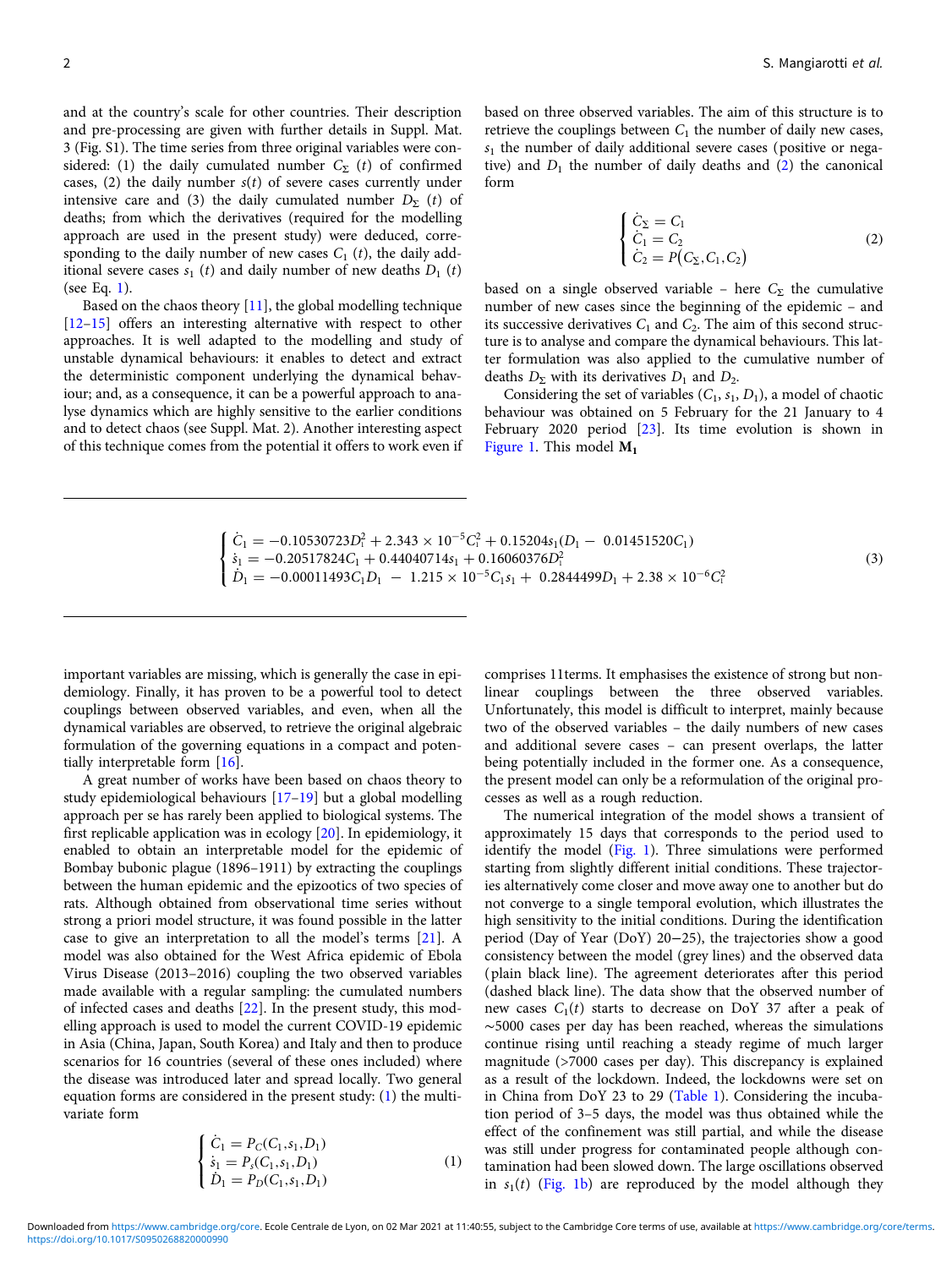<span id="page-2-0"></span>

Fig. 1. Observed and modelled time series Observed (thick lines) and modelled (light lines) with  $M_1$  (Eq. [3\)](#page-1-0) time series for China (black, grey and brown) and Italy (red, orange and purple) due to COVID-19 from 21 January (DoY 21) to 2 April 2020 (DoY 92). The part of the observations used to identify the model is in plain lines. Three variables are presented: the daily number of confirmed new cases  $C_1$  (a), and of additional severe cases variations  $s_1$  (b) and the daily deaths  $D_1$  (c). Note that a correction factor has been applied to the number  $C_1$  of confirmed new cases in Italy to make the comparison with China consistent (see Suppl. Mat. 2). Dashed brown lines correspond to simulations of a possible restart in China.

appear slower in the simulations. Finally, although underestimated by the model, the agreement with the data is obviously better for the daily deaths (Fig. 1c). Death is the result of the successive stages of the disease in which duration can highly vary from one patient to another. This generates a delay following the peak of new cases. The number of deaths will thus depend on the number of simultaneous cases s but also on the health system capacity, in particular on the number of ventilators available in a country. Exceeding the capacity can have a direct effect on the dynamical behaviour by generating a plateau rather than a peak for the number of severe cases and smoothing more or less the number of daily deaths depending on the degree of saturation.

The representation in the phase space shows that, after the transient, the model trajectory reaches a steady regime characterised by a chaotic attractor ([Fig. 2](#page-5-0)). A more detailed analysis of the model (see Suppl. Mat. 4 and Fig. S2) proves that the dynamic of model  $M_1$  is very close to a phase non-coherent regime, that is, a much less predictable behaviour.

Four other models  $M_2$  to  $M_5$  were obtained (see Figs S3–S6) using a slightly different time window. Interestingly, small parameter changes of model  $M_2$  give rise to a restart after a decreasing period (Fig. S4). This illustrates the possibility to withstand the peaks of the outbreak by controlling the proper parameters. It also reveals the capacity of the approach to obtain governing equations enabling a certain diversity of behaviours. Note that all these models  $(M_1-M_5)$  could be obtained only for periods at the transition between the exponential propagation of the disease and the beginning of the decrease. Yet, while chaotic models can give rise to unpredictable trajectories, they rely on steady dynamics: their governing equations are invariant. Although lockdowns were applied in China during the period ranging from DoY 23−29, due to the incubation time the results of these

measures started to become effective around 6 February 2020. It is why these chaotic models could be obtained only on a brief time window, revealing the tipping point from uncontrolled (and unbounded) behaviour to a controlled situation, by the early beginning of February (around DoY 37). And it is also why, soon after (around DoY 41), it became possible to obtain a canonical model (general equations form corresponding to Eq. [2\)](#page-1-0) for the set of variables ( $C_{\Sigma}$ ,  $C_1$ ,  $C_2$ ) converging to fixed points (see model  $K_1$  in Suppl. Mat. S5, Fig. S7-S8).

At present, despite some restarts, the epidemic seems to be getting under control in China. Since the immunisation remains largely insufficient to modify significantly the dynamic (see Table S2), the obtained models can be used to simulate a restart. Three simulations starting from DoY-72 7pm and DoY-73 7am and 7pm were run (see Fig. 1 in dashed brown lines) showing that a quick restart must be expected if the control measures were to be released at this time.

Using the Italian data as new initial conditions, the model  $M_1$ (light coloured lines) was run again to compare it with the evolution observed in Italy (dashed red line) revealing a good agreement during the transient. This agreement may be surprising considering the difference in population size between the two countries (no population normalisation was applied here). The behaviour observed in China relies, for more than 83.5%, on the Hubei province whose population size is quite similar to that of Italy. Comparing with the evolution of the epidemic in Italy, this simulation is backing up the fact that the strict control measures applied by the Chinese authorities played an important role in the control of the epidemic. Very strict measures were taken in Hubei (total quarantine of Wuhan and of a part of Hubei province) while the number of daily new cases was around 140 per 10 M population in Hubei. Similar measures were taken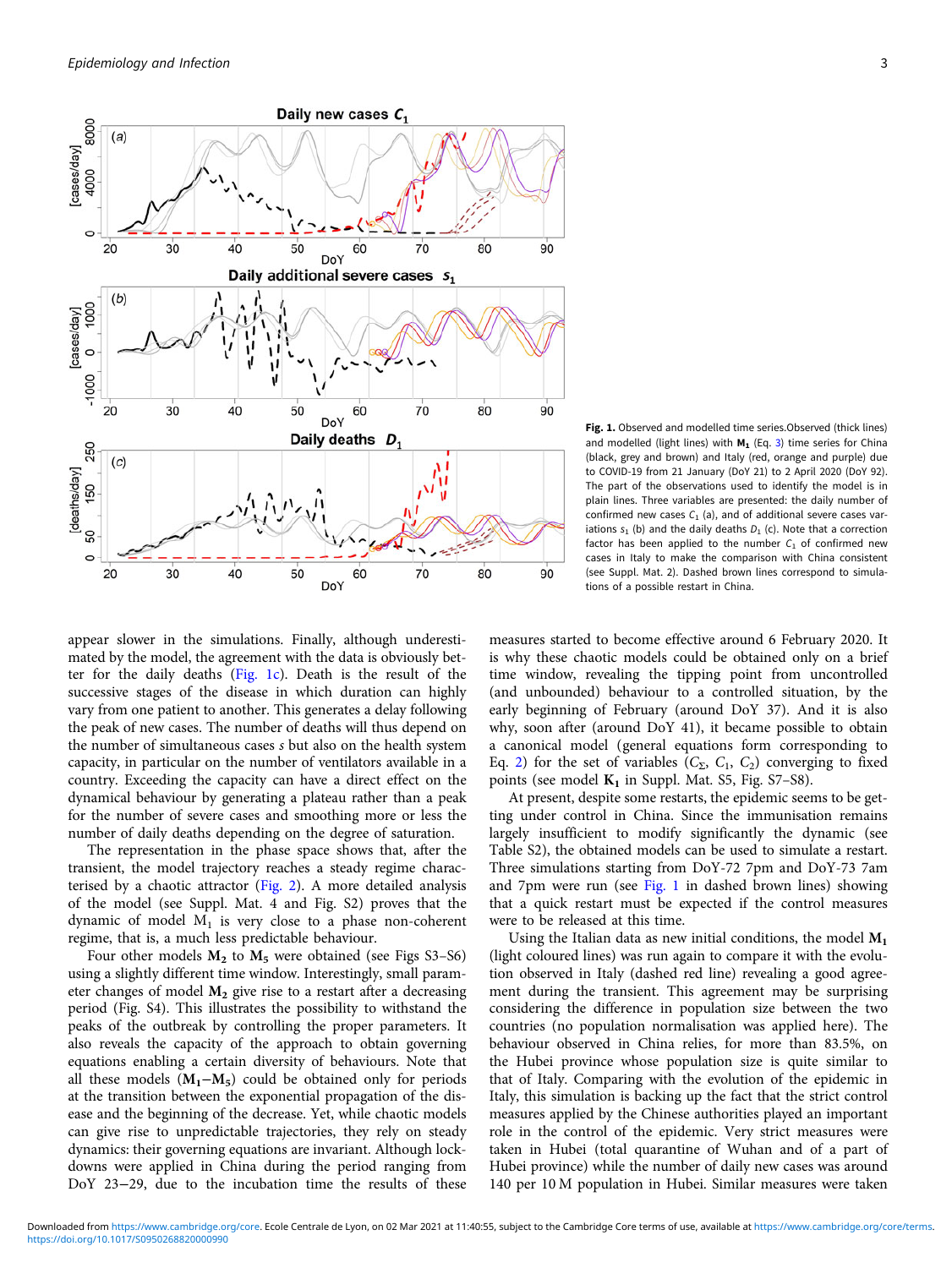| Region       | Country        | Control measures                                                         | Date  | Cumulative<br>confirmed<br>cases | Cumulative<br>corrected<br>cases | Cumulative cases<br>per 10 million<br>population | 7-day<br>window<br>new cases | Cumulated<br>deaths | Cumulated<br>deaths per 10<br>million<br>population | 7-day<br>window<br>deaths |
|--------------|----------------|--------------------------------------------------------------------------|-------|----------------------------------|----------------------------------|--------------------------------------------------|------------------------------|---------------------|-----------------------------------------------------|---------------------------|
| East<br>Asia | China          | Partial lockdown<br>(Wuhan and a part<br>of Hubei)                       | 23/01 | 830                              | 830                              | 6 $(140)^a$                                      | $\overline{\phantom{a}}$     | 25                  | $0.2~(4)^a$                                         |                           |
|              |                | Nationwide<br>lockdown                                                   | 29/01 | 7711                             | 7711                             | 54 $(1303)^a$                                    | 7140                         | 170                 | 1.2 $(29)^a$                                        | 153                       |
|              | Japan          | Partial national<br>lockdown (schools<br>and university)                 | 27/02 | 214                              | 449                              | 36                                               | 252                          | $\overline{4}$      | 0.3                                                 | $\overline{3}$            |
|              |                | Frontiers closed<br>(China then EU)                                      | 05/03 | 360                              | 756                              | 60                                               | 307                          | $6\phantom{.}6$     | 0.5                                                 | $\overline{2}$            |
|              |                |                                                                          | 16/03 | 825                              | 1732                             | 138                                              | 659                          | 27                  | 2.2                                                 | 17                        |
|              | South<br>Korea | Nationwide<br>lockdown + massive<br>testing and positive<br>case tracing | 29/02 | 3150                             | 1890                             | 366                                              | 1630                         | 16                  | 3.1                                                 | 14                        |
| Europe       | Spain          | Nationwide<br>lockdown                                                   | 14/03 |                                  | 10865                            | 2202                                             | 10 0 15                      | 195                 | 39.5                                                | 185                       |
|              | Belgium        | Nationwide<br>lockdown                                                   | 18/03 | 1486                             | 1040                             | 903                                              | 820                          | 14                  | 12.2                                                | 11                        |
|              | Italy          | Partial lockdown (in<br>affected province)                               | 23/02 | 155                              | 384                              | 63                                               | 377                          | $\overline{3}$      | 0.5                                                 | $\overline{3}$            |
|              |                | North country<br>lockdown                                                | 04/03 | 3089                             | 7661                             | 1266                                             | 6537                         | 107                 | 17.7                                                | 95                        |
|              |                | Nationwide<br>lockdown                                                   | 08/03 | 7375                             | 18 2 9 0                         | 3023                                             | 14089                        | 366                 | 60.5                                                | 332                       |
|              | UK             | Social distancing<br>and working from<br>home                            | 16/03 | 1543                             | 3857                             | 580                                              | 3055                         | 55                  | 8.3                                                 | 51                        |
|              |                | Partial national<br>lockdown (schools<br>and university)                 | 23/03 | 5683                             | 14 20 8                          | 2139                                             | 9695                         | 281                 | 42.3                                                | 260                       |
|              | France         | Partial national<br>lockdown (schools<br>and university)                 | 16/03 | 6633                             | 8623                             | 1285                                             | 7051                         | 148                 | 22.1                                                | 129                       |
|              |                | Nationwide<br>lockdown                                                   | 17/03 | 7652                             | 9948                             | 1483                                             | 7628                         | 175                 | 26.1                                                | 115                       |
|              | Netherlands    | Nationwide<br>lockdown                                                   | 16/03 | 1413                             | 2402                             | 1378                                             | 1856                         | 24                  | 13.8                                                | 21                        |

<span id="page-3-0"></span><https://doi.org/10.1017/S0950268820000990>

S. Mangiarotti S. Mangiarotti et al.

4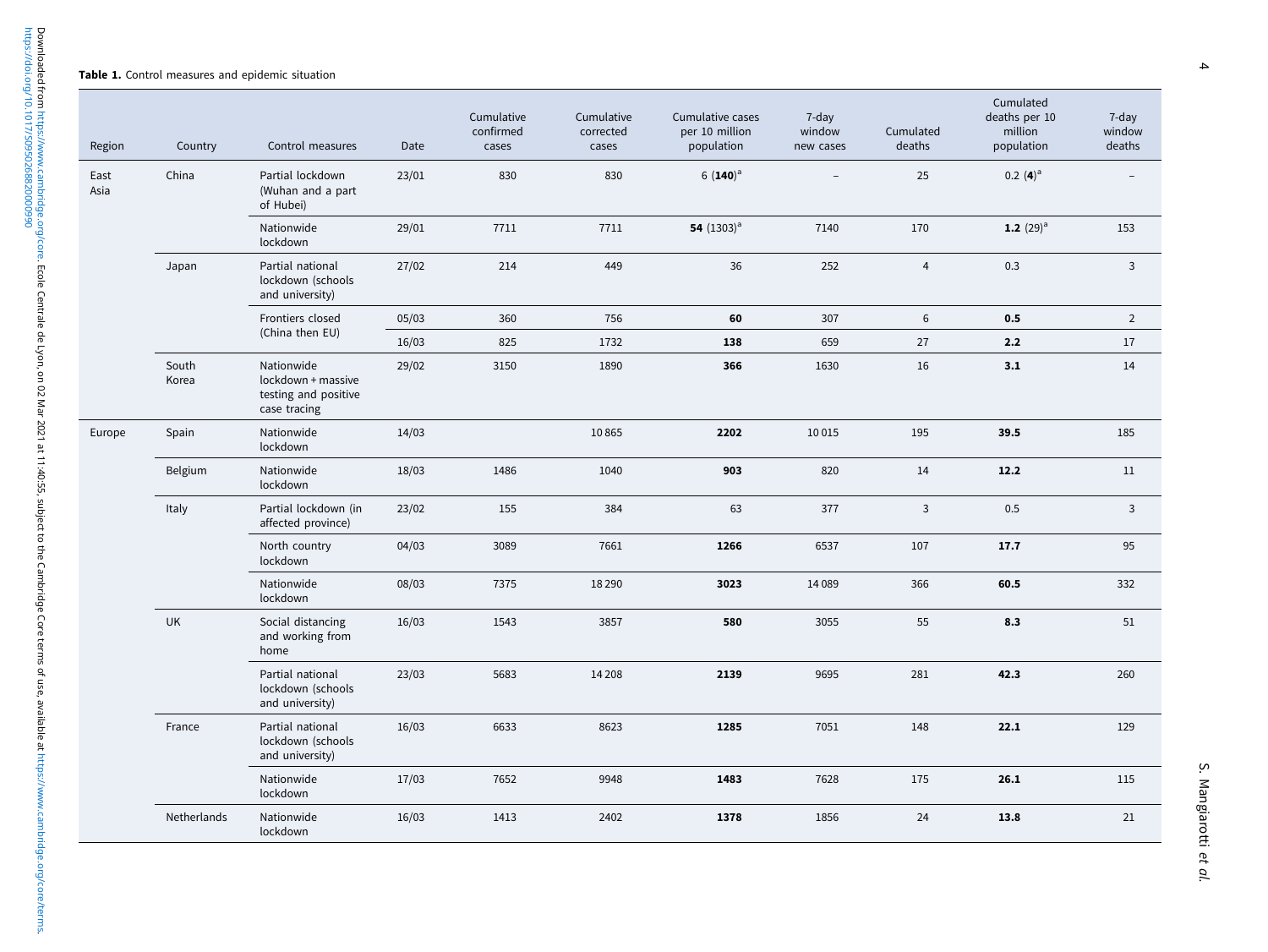|                | Sweden      | Social isolation of<br>cases and ban of<br>mass gathering | 16/03          | 1103    | 772     | 747  | 599     | 6              | 5.8         | 6              |
|----------------|-------------|-----------------------------------------------------------|----------------|---------|---------|------|---------|----------------|-------------|----------------|
|                | Switzerland | Nationwide<br>lockdown                                    | 16/03          | 2450    | 1470    | 1715 | 1246    | 14             | 16.3        | 12             |
|                | Denmark     | Travel restrictions                                       | 14/03          | 827     | 413     | 709  | 402     | 1              | 1.7         | $\mathbf{1}$   |
|                |             | Partial national<br>lockdown (schools<br>and university)  | 16/03          | 914     | 457     | 784  | 412     | 3              | 5.2         | 3              |
|                |             | Nationwide<br>lockdown                                    | 18/03          | 1057    | 529     | 909  | 308     | $\overline{4}$ | 6.9         | 4              |
|                | Germany     | Nationwide<br>lockdown                                    | 16/03          | 7272    | 3636    | 451  | 3048    | 17             | 2.1         | 15             |
|                | Austria     | Nationwide<br>lockdown                                    | 16/03          | 1018    | 407     | 457  | 355     | 3              | 3.4         | $\overline{3}$ |
|                | Norway      | Nationwide<br>lockdown                                    | 12/03          | 702     | 281     | 527  | 246     | $\mathbf 0$    | $\mathbf 0$ | $\mathbf 0$    |
| America        | <b>USA</b>  | Stay at home order                                        | 19/03          | 13747   | 15 1 22 | 46   | 12084   | 200            | 0.6         | 78             |
|                |             | California, Illinois<br>and New Jersey                    | to $21/$<br>03 | 25 600  | 28 160  | 86   | 22873   | 307            | 0.9         | 253            |
|                |             | Alabama, Missouri<br>and South Carolina                   | 4/04           | 308 853 | 339738  | 1035 | 187388  | 8407           | 25.6        | 6381           |
|                |             |                                                           | to $7/$<br>04  | 396 223 | 435 845 | 1328 | 208 051 | 12722          | 38.8        | 8849           |
| Middle<br>East | Iran        | Partial lockdown<br>(some provinces)                      | 19/03          | 18 407  | 41416   | 4988 | 18747   | 1284           | 154.7       | 855            |

<sup>a</sup> Numbers normalised by the Hubei's population size within parentheses, by the China's population size otherwise.

Note: Control measures by country, and corresponding dates and epidemic situation in terms of cases and deaths (corrections for country inter-comparisons have been applied, see Suppl. Mat. Data 2). Values in bold were used epidemiologic levels at which the control measures have been applied.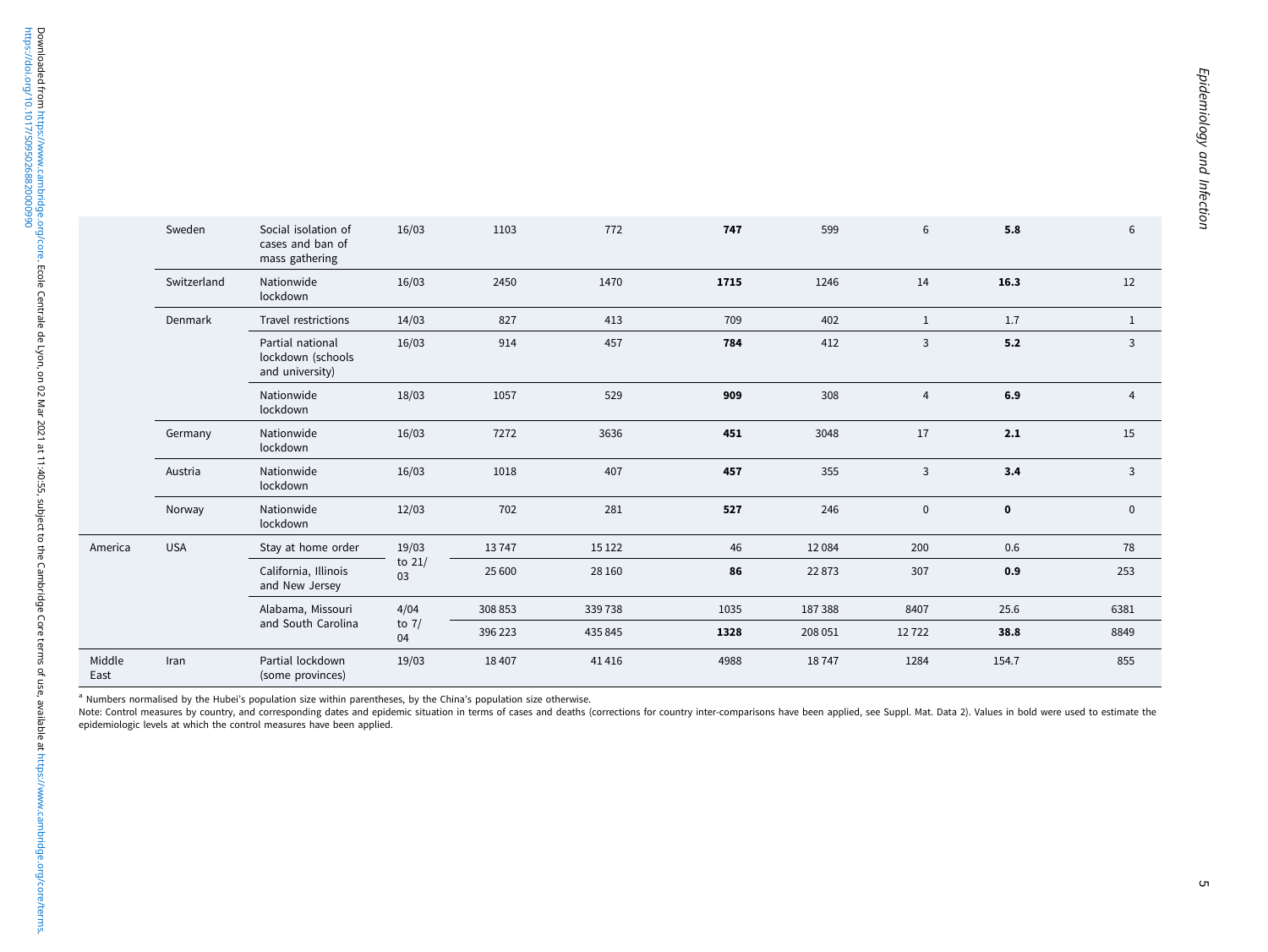<span id="page-5-0"></span>

Fig. 2. Original and modelled phase portraits.Three projections  $(C_1, s_1)$  in (a),  $(C_1, D_1)$  in (b) and  $(s_1, D_1)$  in (c) of the phase space as reconstructed from the model's trajectory (colour trajectories). The three colours correspond to different initial conditions (colour circles), each taken from the original data set, on 21 January 7:00 (red), 19:00 (orange) and 22 January 7:00 (purple) 2020. After a 15-day transient, the trajectories converge to a chaotic attractor. Trajectories reconstructed from the observational data are also presented: for all China (in black) and for Italy (in red). The part of the observations used to identify the model is in plain line.

in Italy (on 8 March 2020) and more recently in Spain (14 March 2020) but comparatively much later, when the number of cases reached around 3023 per 10 M population in Italy and 2202 in Spain. Details about the types and dates of control measures taken in the countries considered in the study are provided in [Table 1.](#page-3-0) In France, the control measures enforcing confinement of all the French population based on voluntary basis but under government control were taken much later than in China but slightly earlier than in Italy and Spain in terms of number of cases (∼1483).

Using the model  $M_1$ , the cumulated counts  $C_{\Sigma}$  (t) and  $D_{\Sigma}$  (t) could be calculated by the numerical summation of the model's variables from which the model's fatality rate was estimated (see Suppl. Mat. 6 and Fig. S9). This rate progressively converges to 1.4% which is poorly consistent with the observations whose values range from 4% to 5% (Table S2). Canonical models  $K_1$ and  $K_2$  directly obtained for the cumulated counts ( $C_2$  (t) and  $D_{\Sigma}(t)$ , respectively) and  $\mathbf{K}_{3}$  for their coupling were found much more efficient to reproduce the fatality rate, in particular the canonical model  $K_3$  (5.0%) (see Fig. S8). Considering the ability of the virus to propagate easily and silently in both Asia and Europe, and now everywhere in the world and at all society levels, a tremendous number of people will surely be infected by the SARS-Cov-2 in the weeks and months to come, requiring specific measures to slowdown the propagation of the disease. Though, it may probably be extremely difficult to control the disease completely and resurgences must be expected [[24\]](#page-8-0) as also suggested here by several simulations [Figure 1](#page-2-0) and Figure S3.

To analyse the recent outbreaks and compare them to more advanced ones, the global modelling technique was used in its canonical form (Eq. [2](#page-1-0)) to obtain polynomial models for eight of the mostly affected provinces in China (the Hubei, Zhejiang, Henan, Anhui, Hunan, Jianxi, Guangdong and Heilongjiang) as well as for Japan and South Korea and more recently for Italy. To make the comparison between different sizes of population possible, before modelling, the time series were normalised for a population size of 50 million inhabitants. Examples of both the original and model phase portraits are shown in Figure S10 (see also Suppl. Mat. 7). The original and modelled phase portraits of these models are very consistent. These models were obtained at the end of the outbreak for the Chinese provinces and while the epidemic curve had started to decrease in Japan and South Korea; it is why all these models converge to fixed points: their regimes

relate to dynamics that are not – or no longer – chaotic. These were used to perform scenarios for the outbreaks in progress in Europe, in the United States and even more so. On 22 February 2020, several models of canonical form could be also obtained for Italy (see Suppl. Mat. 8) providing another scenario potentially more representative of the European situation.

These models were then used to perform scenarios for 16 countries as follows. For each country an ensemble of initial states  $(C_5, C_1, C_2)$ <sub>0</sub> was estimated from the observational data normalised for a 50 million population (the initial states were estimated four to eight days before the end of the time series). These initial conditions were then used to perform an ensemble of five simulations for each model. Models incompatible with the present initial conditions were automatically rejected (diverging models). The non-rejected simulations are then plotted for comparison with the data observed during the days remaining after the initial conditions. The models the closest to the observations are identified as the most reliable scenarios.

Simulations are provided in [Figure 3](#page-6-0) for 16 countries (the epidemic curves are also provided in Fig. S11), classified from the most severe to the smoothest situation at the time of the analysis. These show that many countries have now very largely exceeded the Hubei scenario, in particular Italy for which a model could be obtained much later than the other models providing us with another – much worse – scenario. The Italian scenario was even overtaken by Spain and Belgium, and the United Kingdom is now on this scenario. France, the Netherlands and Sweden remain under it, although relatively close to it, Switzerland is significantly lower. The United States appear presently relatively far from the Italian scenario. However, they are still at the beginning of the outbreak in the United States and the growth of infected cases has been particularly quick to overtake the Hubei scenario. Important evolutions still have to be expected there. Among the other countries, Iran and Denmark are significantly over the Hubei scenario whereas Germany, Austria and Norway remain under but close to it. Japan has recently shown a clear restart and is now overtaking the South Korean scenario. Finally, although South Korea could not stop the propagation of the disease, it was able to maintain it at a relatively low level (see the epidemic curves Fig. S11), overtaking its own scenario very slowly.

As already noticed with Japan and as expected for the United States, the present scenarios can evolve. Based on the bulletins [[23\]](#page-8-0) published online from 9 February to 2 April 2020, the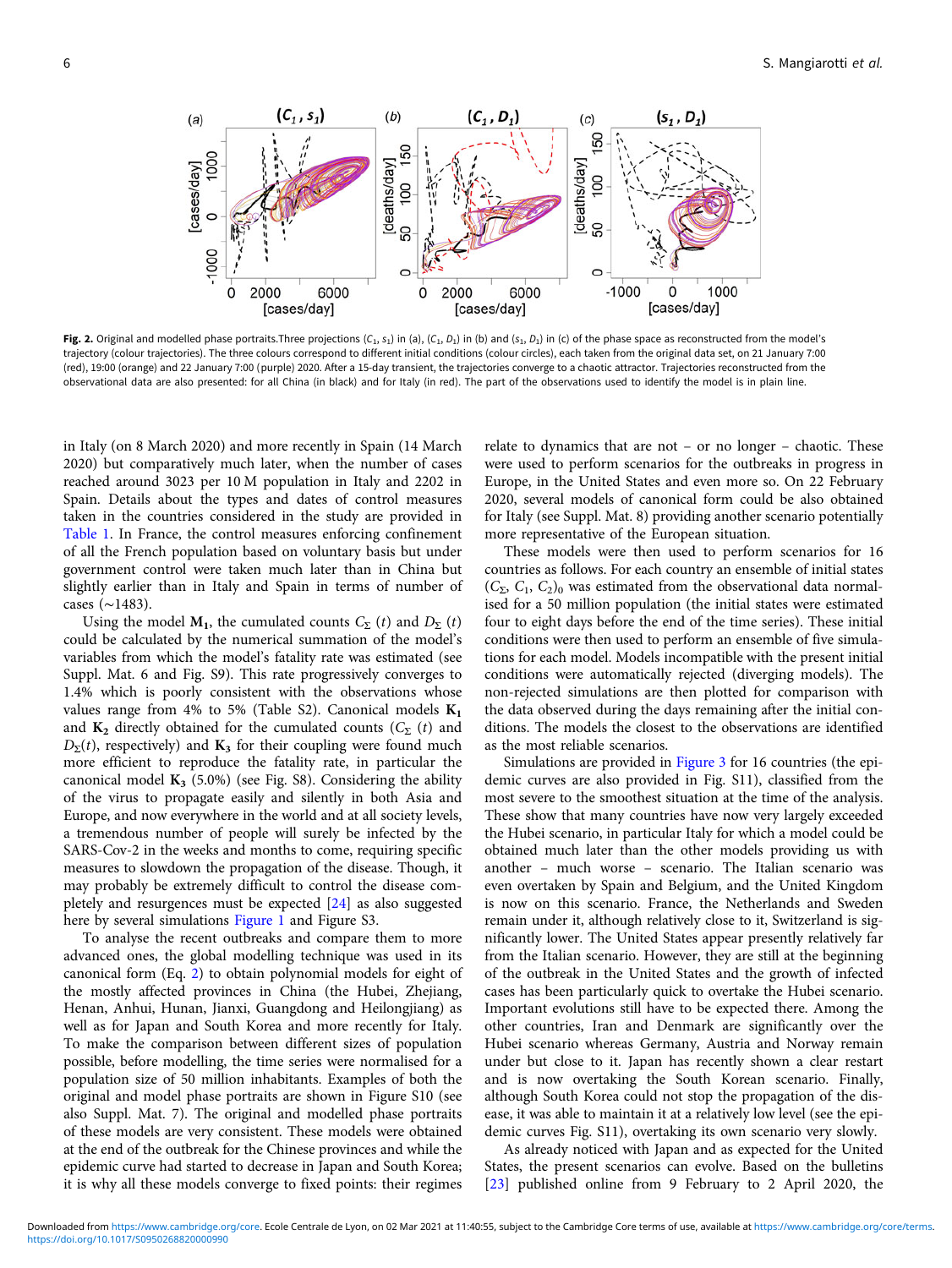<span id="page-6-0"></span>

Fig. 3. Empirical scenarios simulations (variable C<sub>x</sub>).Empirical scenarios (in colour) of the number of cumulative cases per 10 million population, applied to 16 countries based on the models obtained for seven Chinese provinces, South Korea, Japan and Italy. Observations are in black plain lines. For each model, an ensemble of five simulations was run starting from the observational initial conditions (black circle) from 2 April (DoY 93) to 6 April (DoY 97). The population size is taken into account but age, geographical distribution and society organisation are not. Correction factors were applied to each country to account for the inter-countries discrepancies between the cases and the number of deaths (see Suppl. Mat. 2). Four main scenarios have been kept: the Jiangxi (in yellow), the South Korea (in orange), the Hubei (in grey) and the Italian scenarios (in red). The other scenarios were rejected automatically.

progressions of these analyses are presented in [Figure 4.](#page-7-0) For most European countries, the scenarios have quickly evolved from Heilongjiang to Hubei scenario types and worse ones, highlighting that the outbreaks were not under control in Europe and that strong measures were required to slow down the disease.

## Discussion

The analyses of the control measures taken by the countries considered in the study show a distinct relationship between the epidemic level at which the measures were taken (in terms of the number of cumulative cases  $C_{\Sigma}^{\rm control}$  and deaths  $D_{\Sigma}^{\rm control}$ , see [Table 1](#page-3-0) and Fig. S12) and how severe the impact was in the countries (as ordered in Fig. 3). It is still too early to identify the bestcase scenario but obviously the earlier the reaction the most likely countries remain on the path of a less dramatic scenario.

Some behaviours require specific comments. In Iran, despite its classification as a moderate scenario, levels  $C_{\Sigma}^{\text{control}}$  and  $D_{\Sigma}^{\text{control}}$  at which control measures were applied are found far much larger than all the other countries. These inconsistencies are difficult to explain since information about the outbreak is scarce and poorly transparent for this country; these high levels probably result from a high under-estimation of the cases of infection and deaths. Despite early control measures taken in Belgium, the spread of the epidemic has significantly overtaken the Italian scenario in terms of cases. This may very likely result from a poor respect of the control measures by part of the population. Finally, the large dispersion of the control measures in the United States mostly reveals the geographic differences in tackling the outbreak with, in particular, late measures in New York where the epidemic started relatively early, and early measures taken in California, where the epidemic began comparatively later. Since, the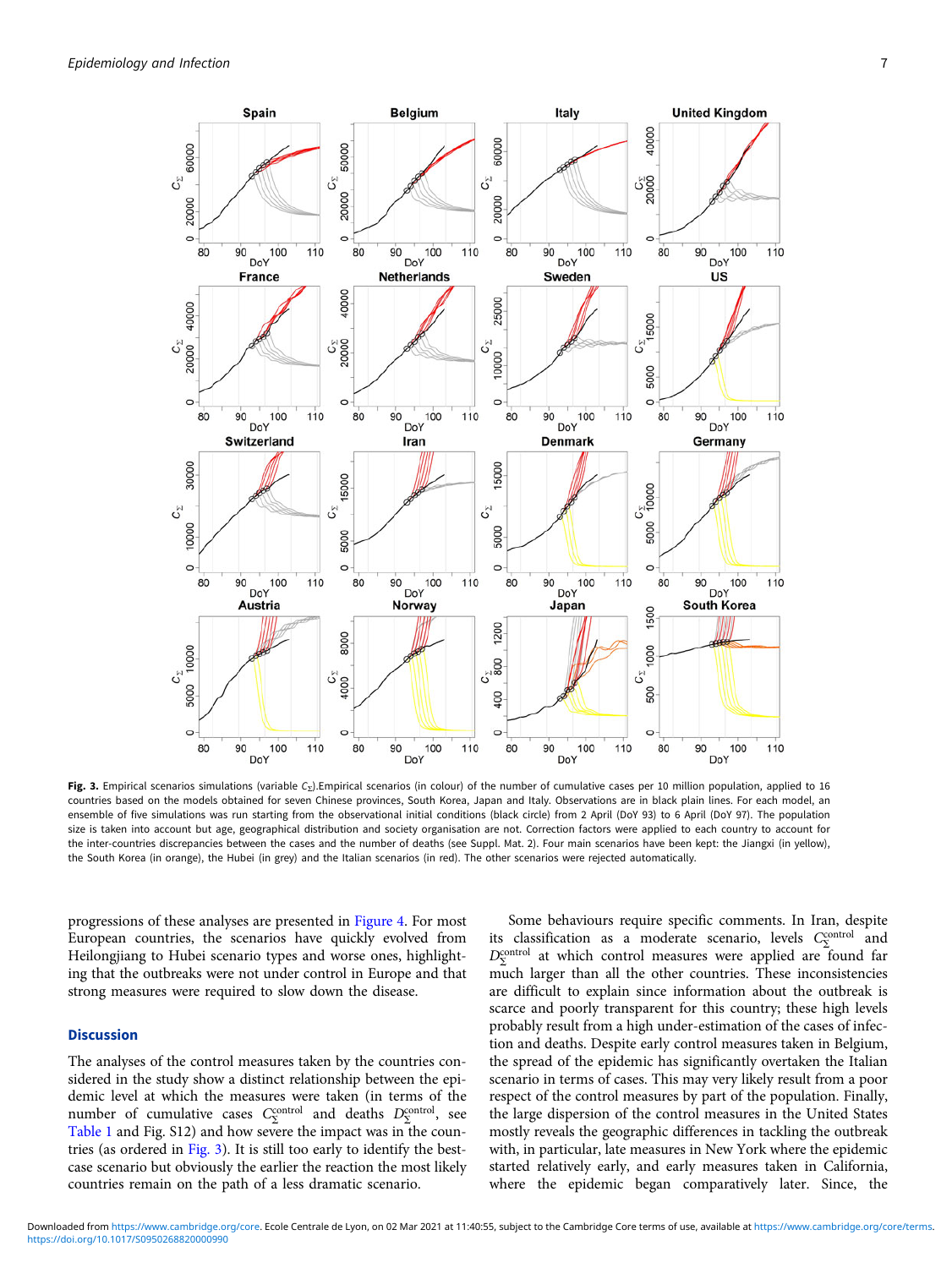<span id="page-7-0"></span>beyond Italy Hubei South Korea Scenarios US **T** Zhejiang Jiangxi Spain<br>Spain<br>France<br>German<br>UK<br>South K<br>Japan<br>US Anhui Heilongjiang Gouangdong .lapan  $60$ 70 80  $90$ 100 DoY

Fig. 4. Closest scenarios.Closest scenarios as a function of time for eight countries: South Korea (K), Italy (I), Iran (Ir), Spain (E), France (F), Germany (G), Japan (J), United Kingdom (UK) and the United States of America (US). The results show that the situations can evolve very quickly for the countries who did not take stringent measures to wipe out the epidemic.

epidemic is at present still at its beginning, the situation will very likely evolve towards more severe scenarios in the days to come.

A more in-depth analysis of these results is required to better understand the impact of the type of enforcement (state control vs. volunteering basis) on the disease evolution outcome, including sociological analysis of the socio-cultural factors influencing control measure implementation between countries (Fig. S13). At this stage, it seems that measures based exclusively on volunteering basis have been efficient to contain the epidemic mostly in South Korea but insufficient to avoid restarts in Japan, and completely ineffective in the Netherlands and the United Kingdom. It shows also that controls established early at state level cannot be sufficient if the measures are not respected by most of the population.

During the last two weeks, in Europe, the most relevant scenarios have quickly evolved, starting from relatively light situations and evolving to more and more severe scenarios later confirmed step by step (see Fig. 4). Following this path, Italy has largely exceeded the situation met in the Hubei province, leading to another, much more severe scenario. Spain as well as Belgium have also reached and then exceeded the Italian scenario. They are closely followed by France and the Netherlands. The United Kingdom has also already reached it, and may possibly overtake it in the days to come.

One important question that arises from the present results is the scale of applicability. Because the model here obtained at China's scale is mostly based on a contribution at smaller scale (the Hubei, and more especially Wuhan), it was found to be relatively well applicable to Italy (even without population renormalisation, see [Fig. 1\)](#page-2-0). The daily deaths toll simulated by the model being even largely exceeded – and more and more – by the Italian observations, it shows that this model is characteristic of an even smaller – intra-province – scale. Indeed, most of the cases and deaths of the Hubei province actually come from the Wuhan district (on 16 March 2020, 73.7% and 79.7%, respectively [[24](#page-8-0)]). As the epidemic could be circumscribed geographically by stringent – and generalised – measures in Wuhan, the model obtained for China finally appears more representative of the extremely smaller urban/suburban scale (∼11 million inhabitants), a scale comparable to regions such as Lombardy in Italy (∼10 M), or cities such as New York City (∼5.80 M) and Los

Angeles (∼10.M) in the United States. Of course, the model cannot exclusively rely on a geographic scale, but also on the conditions in which it was obtained with early and stringent control. Such a severe scenario did happen at a suburb scale under stringent control. Without such a control, the scenarios can get much worse, even at this scale. Therefore, stringent measures similar to those implemented in China but exclusively focused on specific targets may not prevent the development of Hubei scenario types elsewhere. Without control, several scenarios of this type can happen at intra-province scale.

The scenarios here obtained are empirical scenarios. They compare the present epidemic situation to the situations met elsewhere without accounting explicitly for the measures taken to counteract the propagation of the disease. In this sense, the forecasts provided by these scenarios can only be valid provided dynamically equivalent measures are taken (since different measures may have similar effects on the epidemiologic curve by affecting the reproduction number by the same factor). What was observed in practice for the 16 countries of this study is a quick evolution of all the European scenarios from relatively light (Heilongjiang to Zhejiang) to moderate (South Korea scenario) and then to relatively severe (Hubei) situations and even much harder (the Italian scenario). We have thus reached a situation in Europe with multiple severe Hubei type scenarios at country scale and potentially much beyond in most of the cases. Since the dynamic observed in China is mainly representative of the suburban scale as explained before, several countries did experience multiple severe Wuhan scenarios inside its borders (such as in Italy, Spain or France). The evolution during the last weeks has shown that the United States is following the same evolution from light-to-severe scenarios.

The models obtained for Italy enabled to forecast coming decreasing stages of the epidemic in this country (Fig. S14). It is estimated that a situation with less than 100 new cases per day could be reached by May (see Table S5). Nonetheless, to drop down below this threshold will very likely be quite challenging. Indeed, even in South Korea, where measures have been quicker and more effective, a threshold lower than 50 new cases per day could be reached only very recently. Reaching this stage, specific measures will then be required before getting out from confinement to avoid new clusters restarts.